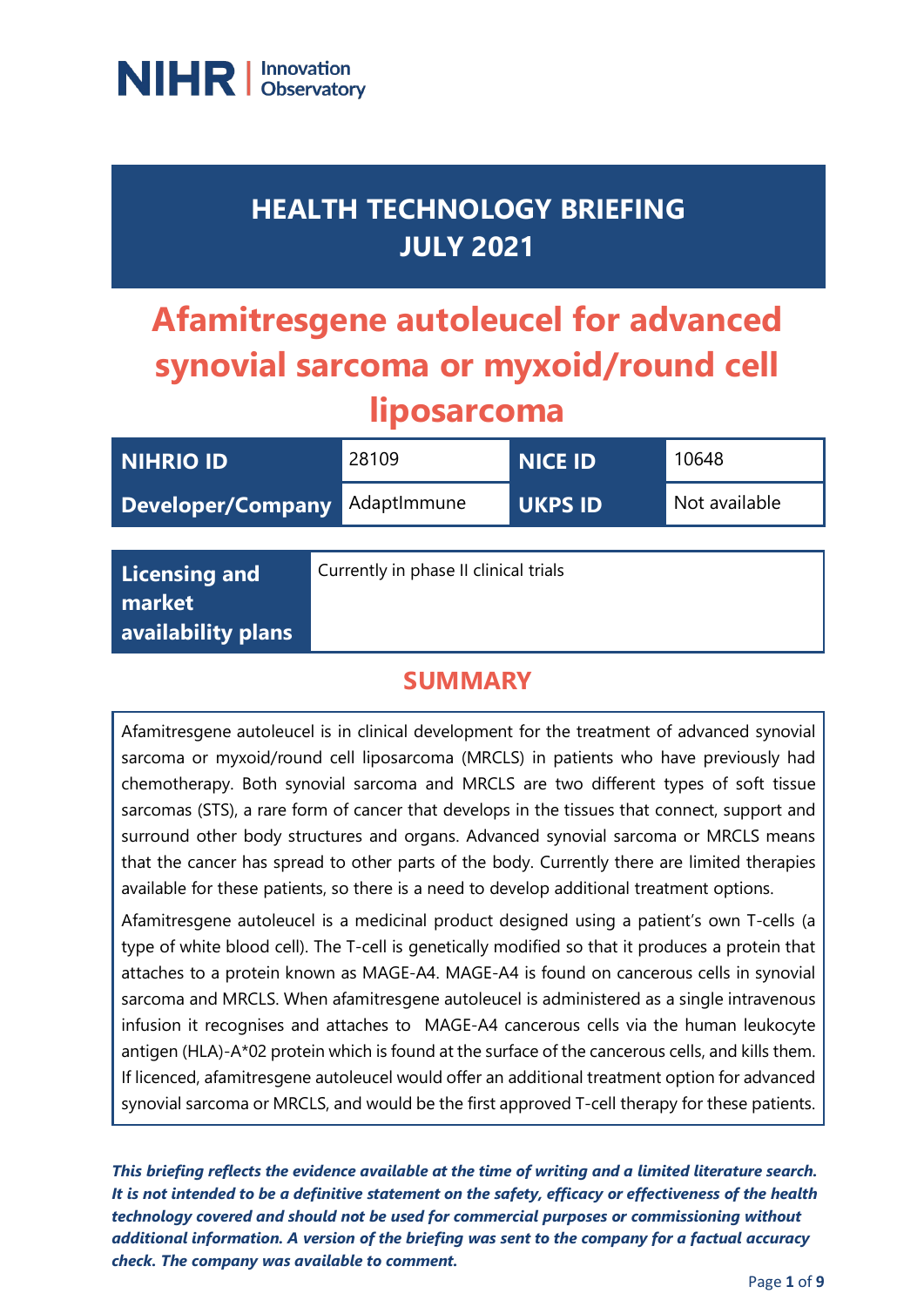### **PROPOSED INDICATION**

Treatment of HLA-A\*02 allele positive patients with metastatic or inoperable (advanced) synovial sarcoma or MRCLS whose tumours express the Melanoma-associated antigen 4 (MAGE-A4) protein and have been previously treated with an anthracycline or ifosfamide containing regimen.<sup>1,2</sup>

# **TECHNOLOGY**

#### **DESCRIPTION**

Afamitresgene autoleucel (ADP-A2M4), is a type of autologous cell therapy designed using specific peptide enhanced affinity receptor T-cells (SPEAR) technology. $3,4$  It contains the patient's own T cells that have been genetically modified so that the comlementaritydetermining regions (CDRs) of the patient's T-cells have enhanced affinity to the human leucocyte antigen (HLA) peptide complex on cancer cells that express the protein MAGE-A4.<sup>2,5</sup> When afamitresgene autoleucel is administered to the patient, the modified T-cells attach to the MAGE-A4 protein expressed on cancer cells and results in death of the cancerous cells.<sup>3</sup>

Afamitresgene autoleucel is currently in clinical development for the treatment of advanced synovial sarcoma and MRCLS. In the phase II trial, SPEARHEAD 1 (NCT04044768, EudraCT 2019-000589-39), patients will receive a single intravenous infusion of afamitresgene autoleucel (1-10x10<sup>9</sup>) after receiving lymphodepleting chemotherapy consisting of fludarabine (30 mg/m<sup>2</sup>/day x 4 days) and cyclophosphamide (600 mg/m<sup>2</sup>/day x 3 days).<sup>1,2</sup>

#### **INNOVATION AND/OR ADVANTAGES**

If approved, this medicinal product would be the first engineered T-cell therapy recommended by NICE as treatment for advanced synovial sarcoma and MRCLS.<sup>6</sup> Using a patient's own T-cells reduces the chances of an immunological reaction and of graft-versus host disease compared to allogeneic transplantation.<sup>7</sup> The T-cells persist in the patient's body eliciting a long-term response so only a single infusion is needed.<sup>7,8</sup> Additionally, because aggressive chemotherapy is not used, the recovery time for patients is more rapid than stem cell transplants where aggressive chemotherapy is required. $8$ 

Prognosis for patients with metastatic (advanced) synovial sarcoma or MRCLS, in the refractory setting is very poor, creating a need to develop additional, more effective treatment options for these patients.9,10 Emerging evidence from the phase II trial indicates that afamitresgene autoleucel has the potential to offer substantial benefit to patients with MRCLS or advanced synovial sarcoma with an response rate (ORR) of 39.3% in these patients.<sup>11</sup>

#### **DEVELOPMENT STATUS AND/OR REGULATORY DESIGNATIONS**

Afamitresgene autoleucel is not currently licenced in the EU/UK for any indication.

Afamitresgene autoleucel is not currently in phase II or III clinical development for any other indications<sup>12</sup>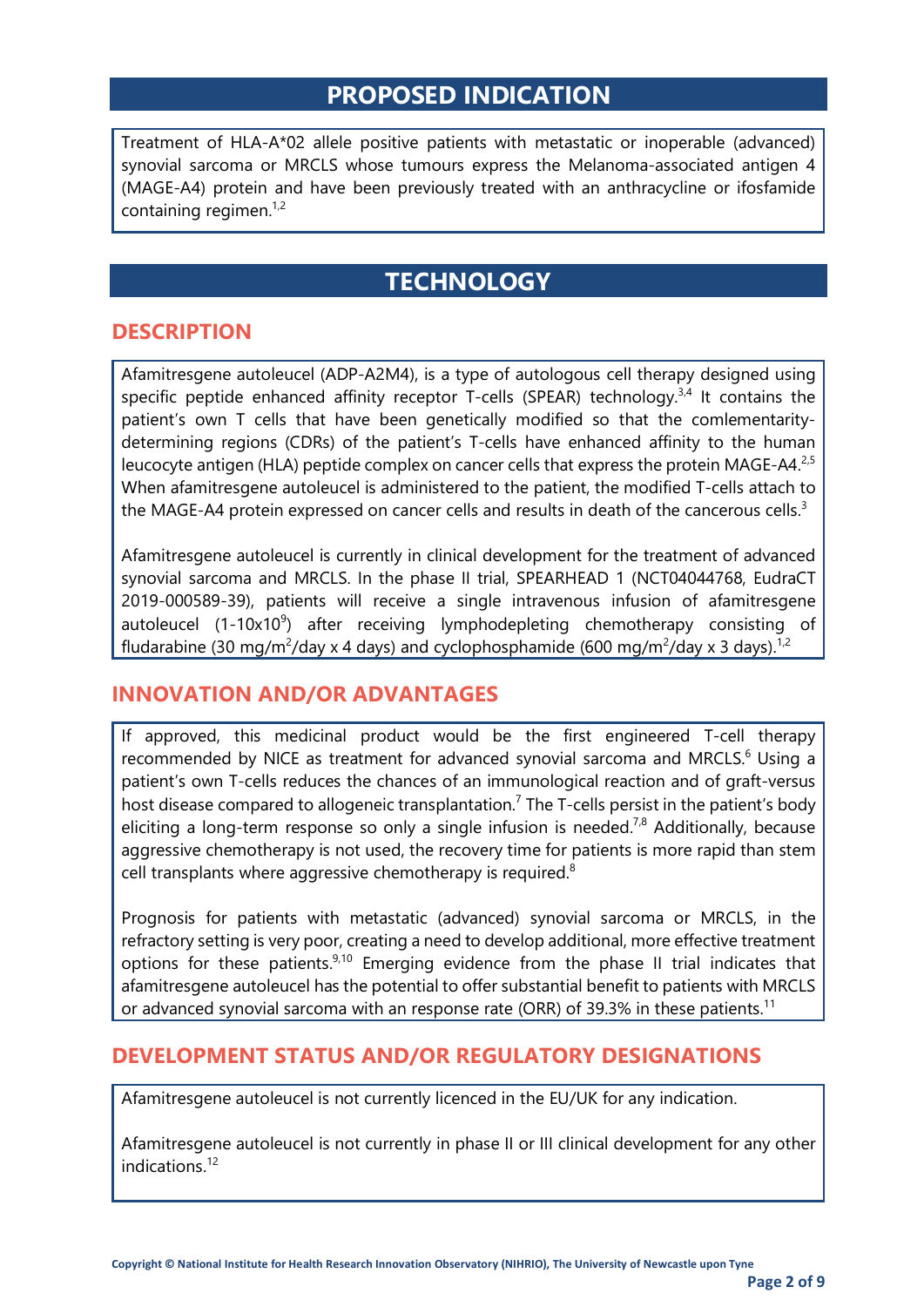Afamitresgene autoleucel received an orphan designation by the EMA in August 2020 for the treatment of soft tissue sarcoma.<sup>3</sup> Afamitresgene autoleucel was awarded a PRIME status by the EMA in July 2020 for the treatment of synovial sarcoma.<sup>13</sup>

Afamitresgene autoleucel was awarded a PRIME status by the EMA in July 2020 for the treatment of synovial sarcoma. 14

# **PATIENT GROUP**

#### **DISEASE BACKGROUND**

Synovial sarcoma is a rare and aggressive soft tissue sarcoma (STS) that develops in cells around the joints and tendons; it is most commonly associated with young adults.<sup>15,16</sup> Synovial sarcoma can occur anywhere throughout the body but most often occurs near the knee and then second most commonly, the arms. Less frequently the disease can develop in the trunk, head, neck or the abdomen.<sup>17</sup> Synovial sarcomas can be slow growing tumours and, in the early stage, the disease often goes unnoticed until the tumour grows larger and results in a lump, swelling or pain.<sup>16,17</sup> In some cases, the tumour can limit range of motion or cause numbness and/or pain if it presses on nearby nerves.<sup>16</sup> The exact cause of synovial sarcoma is poorly understood are there are no well-established risk factors for synovial sarcoma. However, the disease is associated with an oncogenic driver translocation between chromosome X and chromosome 18 in more than 90% of cases.<sup>18</sup>

Myoxid liposarcoma and round cell liposarcoma are both subtypes of liposarcoma (a type of cancer that grows in the cells that store fat in the body) which can be grouped together into one category known MRCLS, one of the four subtypes of adult liposarcoma.<sup>19-21</sup> These tumours are commonly found in the limbs, and in one third of MRCLS cases the tumour will metastasize and spread to distant tissues in other unusual bone and soft tissue locations.<sup>22</sup> Many patients with liposarcoma have no symptoms until the tumour is large and interferes with neighbouring structures. Symptoms vary depending on the location of the tumour, but can include: swelling; decreased range of motion; numbness; fatigue; abdominal pain; weight loss; nausea; and vomiting.<sup>20</sup>

90% of MRCLS lesions have a characteristic chromosomal translocation that results in the creation of a FUS-DDIT3 hybrid protein that promotes malignant transformation by dysregulating ribonucleic acid (RNA) transcription which results in dysregulated adipocyte differentiation and cell-cycle control.<sup>22</sup> The specific cause of liposarcoma is still unknown but clinically it can be first noticed particularly in an area of recent trauma, however the cause and effect are quite likely to be coincidental. $21$ 

#### **CLINICAL NEED AND BURDEN OF DISEASE**

STS are a rare type of cancer, accounting for 1% of cancers diagnosed in the UK.<sup>23</sup> In England  $(2010)$  there were 2,740 people diagnosed with STS.<sup>24</sup> In England  $(2019/20)$  there were 819 finished consultant episodes (FCE) for malignant neoplasm of connective and soft tissue, unspecified (ICD-10 code C49.9), which resulted in 759 admissions, 516 day cases and 1,258 FCE bed days.<sup>25</sup>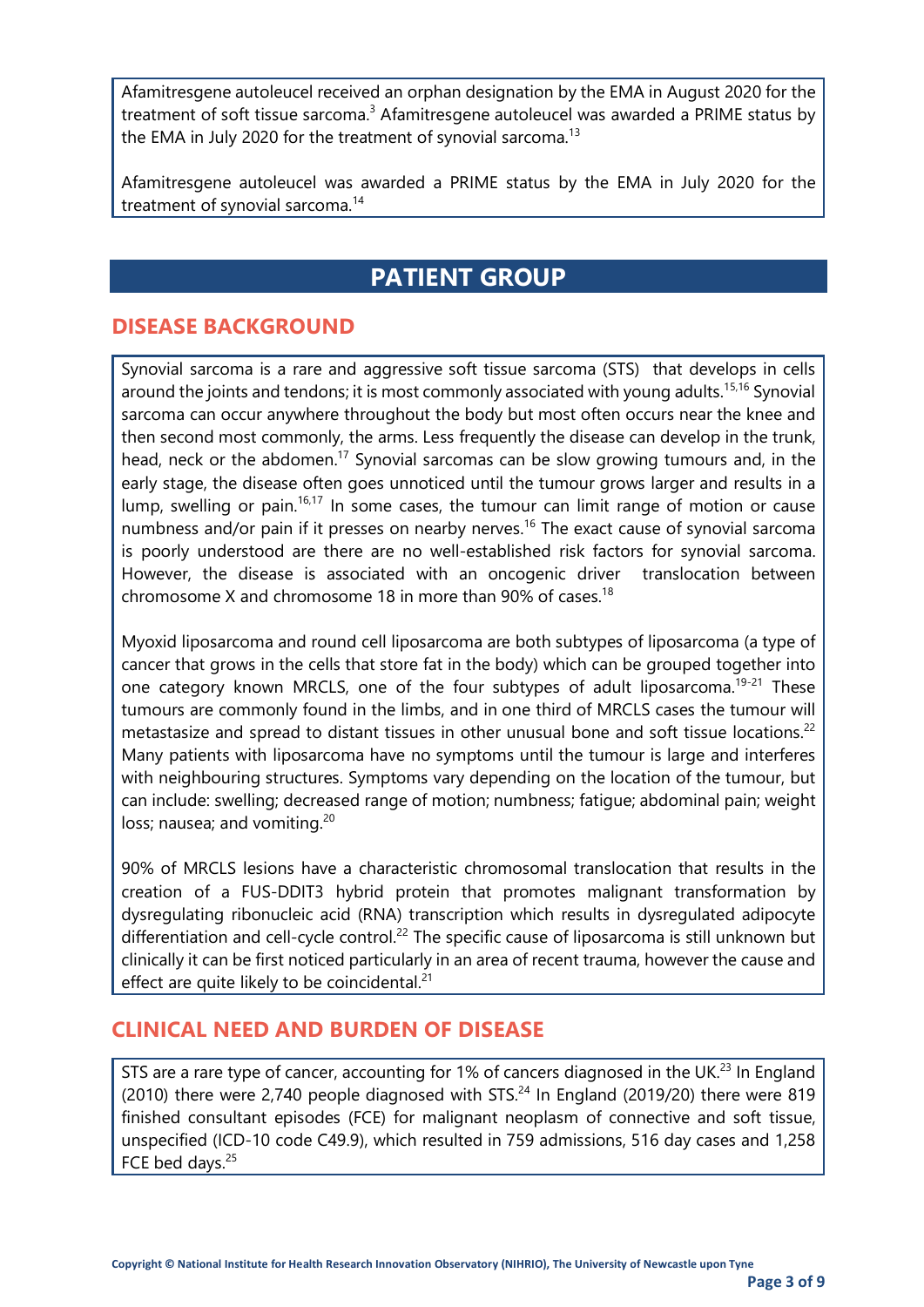Synovial sarcoma is a rare subtype of STS, accounting for 5-10% of all soft tissue sarcoma cases. It is most commonly associated with young adults and reaches a peak incidence in the third decade of life.<sup>15</sup> Prognostic outcomes in patients with metastatic synovial sarcoma are poor with 5-year overall survival estimated to be around 10%, and survival rates further decreasing with additional lines of therapy.<sup>26,27</sup>

Liposarcoma is one of the most common subtypes of STS in the UK, accounting for around 13% of diagnoses.<sup>28,29</sup> MRCLS often presents at a younger age than other liposarcoma subtypes, with a typical age of diagnosis ranging between 35-55 years.<sup>22</sup> In England, (2009), the age standardised incidence rate of MRCLS was 1.1 per million.<sup>30</sup>

## **PATIENT TREATMENT PATHWAY**

#### **TREATMENT PATHWAY**

In the UK, oncological management of metastatic STS is typically based at the department of health designated STS centres.<sup>31</sup>

Treatment of soft tissue sarcomas including synovial sarcoma and MRCLS depends on the age of the patient, the size and location of the tumour and the severity of the disease.<sup>16</sup> The most common treatment option is surgical resection to remove the entire tumour. However, in patients with advanced or metastatic disease the prognosis is poor. There are no curative treatment options and chemotherapy treatment is recommended instead to control the tumour.32,33

#### **CURRENT TREATMENT OPTIONS**

NICE currently recommends trabectedin for the treatment of advanced soft tissue sarcomas where treatment with anthracyclines and ifosfamide has failed or patients are intolerant to these treatments. $6,34$ 

Pazopanib may also be a cost effective therapy for non-adipogenic metastatic STS, including synovial sarcoma patients in the UK. $35-37$ 

Eribulin has Marketing Authorisation for the treatment of adult patients with unresectable liposarcoma who have received prior anthracycline containing therapy (unless unsuitable) for advanced or metastatic disease, however this has not been recommended by NICE.<sup>38,39</sup>

#### **PLACE OF TECHNOLOGY**

If licenced, afamitresgene autoleucel will offer an additional treatment option for patients with advanced synovial sarcoma or MRCLS who currently have a poor prognosis and will be the first approved treatment option that uses T-cell therapy.<sup>6,33</sup>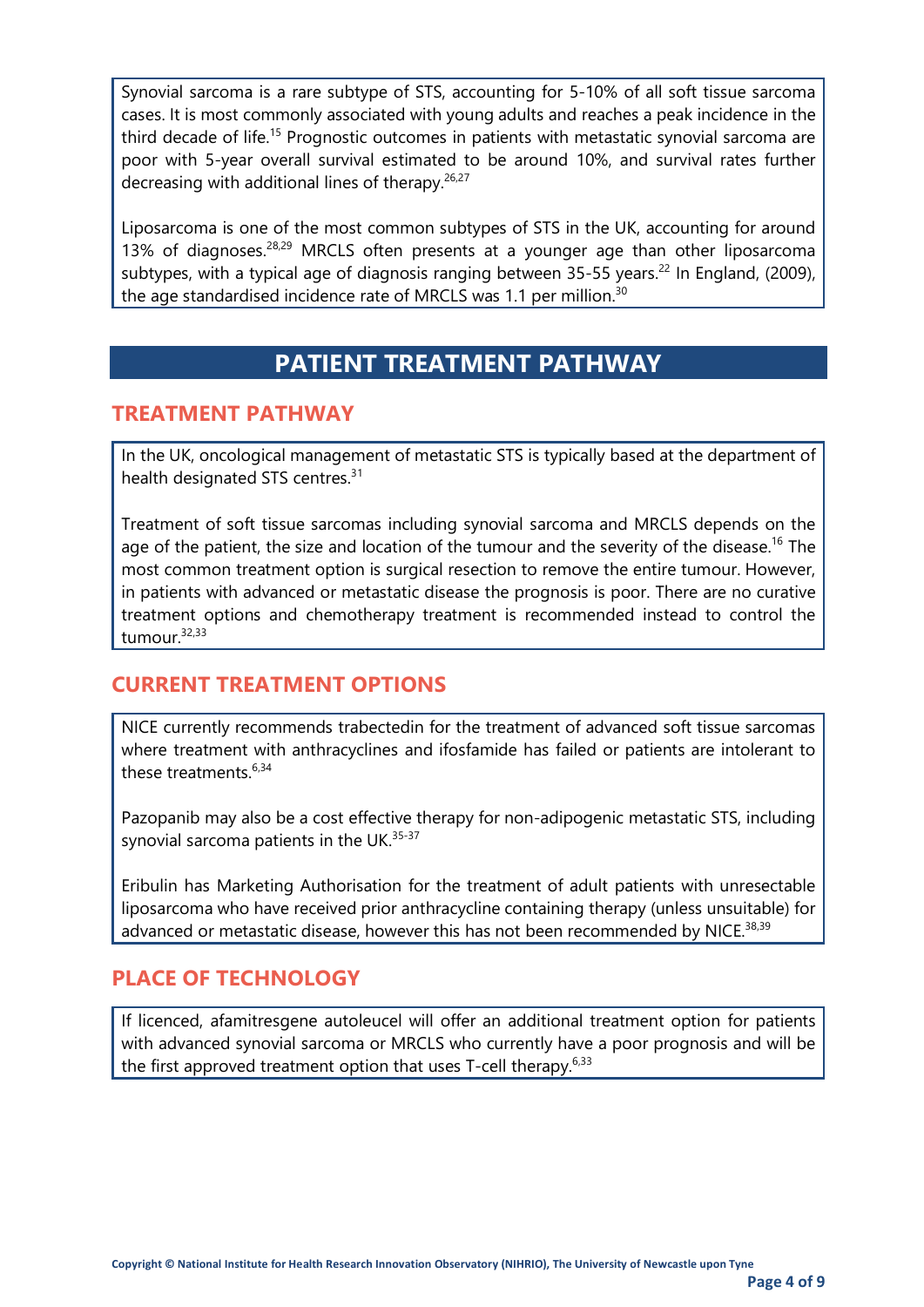# **CLINICAL TRIAL INFORMATION**

<span id="page-4-0"></span>

| <b>Trial</b>              | SPEARHEAD 1, NCT04044768, EudraCT 2019-000589-39,<br>A Phase 2 single arm open-label clinical trial of ADP-A2M4<br>SPEAR™ T-cells in subjects with synovial sarcoma or<br>myxoid/round cell liposarcoma<br><b>Phase II</b> - Recruiting<br>Locations: 2 EU countries, UK, Canada and USA.<br><b>Estimated Primary Completion Date: October 2021</b>                                                                                                                                                                                                                                                                                                                                                                                        |  |
|---------------------------|--------------------------------------------------------------------------------------------------------------------------------------------------------------------------------------------------------------------------------------------------------------------------------------------------------------------------------------------------------------------------------------------------------------------------------------------------------------------------------------------------------------------------------------------------------------------------------------------------------------------------------------------------------------------------------------------------------------------------------------------|--|
| <b>Trial design</b>       | Open-label, single group assignment                                                                                                                                                                                                                                                                                                                                                                                                                                                                                                                                                                                                                                                                                                        |  |
| <b>Population</b>         | N=90; ages 16 to 75 years old; diagnosis of advanced<br>synovial sarcoma or myxoid liposarcoma / myxoid round cell<br>liposarcoma confirmed by cytogenetics; previously received<br>either an anthracycline or ifosfamide containing regimen;<br>HLA-A*02 positive; tumour MAGE-A4 expression                                                                                                                                                                                                                                                                                                                                                                                                                                              |  |
| Intervention(s)           | Autologous genetically modified afamitresgene autoleucel<br>$(1.0-10x109)$ by single intravenous infusion                                                                                                                                                                                                                                                                                                                                                                                                                                                                                                                                                                                                                                  |  |
| Comparator(s)             | No comparator                                                                                                                                                                                                                                                                                                                                                                                                                                                                                                                                                                                                                                                                                                                              |  |
| <b>Outcome(s)</b>         | Primary Outcome Measure:<br>Efficacy - Overall response rate [Time Frame: 2.5 years]<br>See trial record for full list of outcome measures                                                                                                                                                                                                                                                                                                                                                                                                                                                                                                                                                                                                 |  |
| <b>Results (efficacy)</b> | At the time of data cut-off, 37 patients had received<br>afamitresgene autoleucel (32 with synovial sarcoma, and 5<br>with MRCLS). Of the 37 patients who had received treatment,<br>33 had at least one scan as of data cut-off (29 with synovial<br>sarcoma, 4 with MRCLS). The overall response rate was 39.3%;<br>41.4% (12/29) for synovial sarcoma and 25.0% (1/4) for<br>MRCLS. Of the 29 patients with synovial sarcoma with at least<br>one scan: 2 had complete responses; 10 had partial<br>responses; 13 had stable disease; and 4 had progressive<br>disease. Of the 4 patients with MRCLS with at least one scan:<br>1 patient had a partial response, 2 had stable disease, and 1<br>had progressive disease. <sup>11</sup> |  |
| <b>Results (safety)</b>   | To date, the safety profile of afamitresgene autoleucel has<br>been favourable, with mainly low-grade cytokine release<br>syndrome and tolerable/reversible haematologic toxicities. <sup>11</sup>                                                                                                                                                                                                                                                                                                                                                                                                                                                                                                                                         |  |

# **ESTIMATED COST**

The estimated cost of afamitresgene autoleucel is not yet known.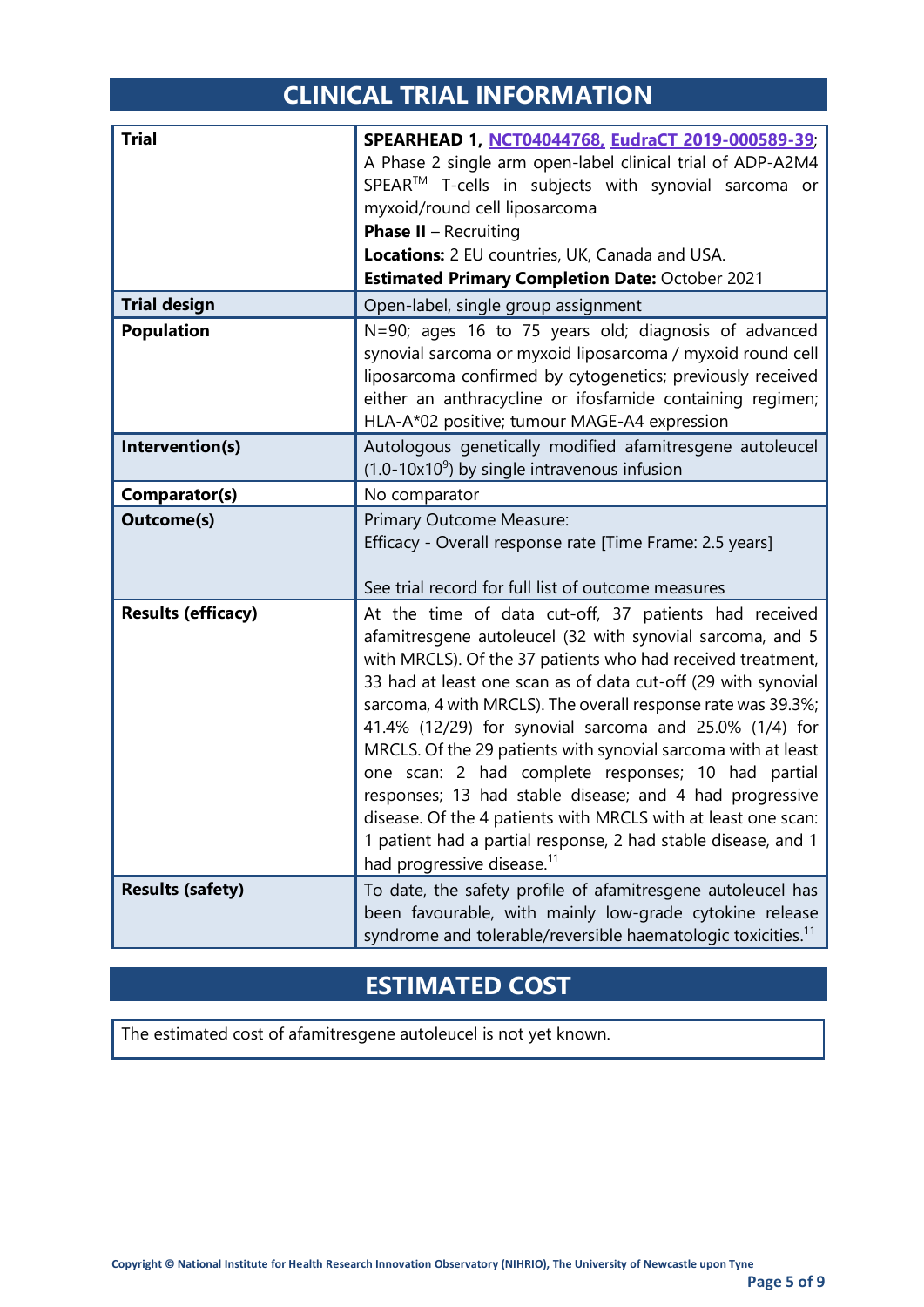# **RELEVANT GUIDANCE**

#### **NICE GUIDANCE**

- NICE technology appraisal in development. NY-ESO-1 for treating synovial sarcoma (GID-TA10205). Expected date of issue to be confirmed.
- NICE technology appraisal. Trabectedin for the treatment of advanced soft tissue sarcoma (TA185). February 2015 (last updated February 2021).
- NICE quality standard. Sarcoma (QS78). January 2015.

#### **NHS ENGLAND (POLICY/COMMISSIONING) GUIDANCE**

- NHS England. 2013/14 Standard Contract for Cancer: Soft Tissue Sarcoma (Adult). B12/S/a.
- NHS England. 2013/14 Standard Contract for Cancer: Chemotherapy (Adult). B15/S/a.

#### **OTHER GUIDANCE**

- European Society for Medical Oncology (ESMO). Soft Tissue and Visceral Sarcomas: ESMO-EURACAN Clinical Practice Guidelines for Diagnosis, Treatment and Follow-up. 2018.40
- Clinical Sarcoma Research. UK guidelines for the management of soft tissue sarcomas. 2016.33

# **ADDITIONAL INFORMATION**

AdaptImmune did not enter information about this technology onto the UK PharmaScan database; the primary source of information for UK horizon scanning organisations on new medicines in development. As a result, the NIHR Innovation Observatory has had to obtain data from other sources. UK PharmaScan is an essential tool to support effective NHS forward planning; allowing more effective decision making and faster uptake of innovative new medicines for patients who could benefit. We urge pharmaceutical companies to use UK PharmaScan so that we can be assured of up-to-date, accurate and comprehensive information on new medicines.

#### **REFERENCES**

- 1 Clinicaltrials.gov. *A Phase 2 Single Arm Open-Label Clinical Trial of ADP-A2M4 SPEAR™ T Cells in Subjects With Advanced Synovial Sarcoma or Myxoid/Round Cell Liposarcoma*. *Trial ID: NCT04044768*. 2019. Status: Recruting. Available from: <https://clinicaltrials.gov/ct2/show/NCT04044768> [Accessed 26 June 2021].
- 2 Araujo DM, Druta M, Agulnik M, D'Angelo SP, Blay J-Y, Strauss SJ, et al. SPEARHEAD-1: A phase II trial of ADP-A2M4 SPEAR T cells in patients with advanced synovial sarcoma or myxoid/round cell liposarcoma. *Journal of Clinical Oncology*. 2020;38(15\_suppl):TPS11569-TPS. Available from: [https://doi.org/10.1200/JCO.2020.38.15\\_suppl.TPS11569.](https://doi.org/10.1200/JCO.2020.38.15_suppl.TPS11569)
- 3 European Medicines Agency (EMA). *Public summary of opinion on orphan designation Autologous CD4+ and CD8+ T cells transduced with a lentiviral vector encoding an affinity enhanced T cell receptor specific to MAGE-A4 for the treatment of soft tissue sarcoma.* 2020. Available from[: https://www.ema.europa.eu/en/documents/orphan-designation/eu/3/20/2286-](https://www.ema.europa.eu/en/documents/orphan-designation/eu/3/20/2286-public-summary-opinion-orphan-designation-autologous-cd4-cd8-t-cells-transduced-lentiviral_en.pdf)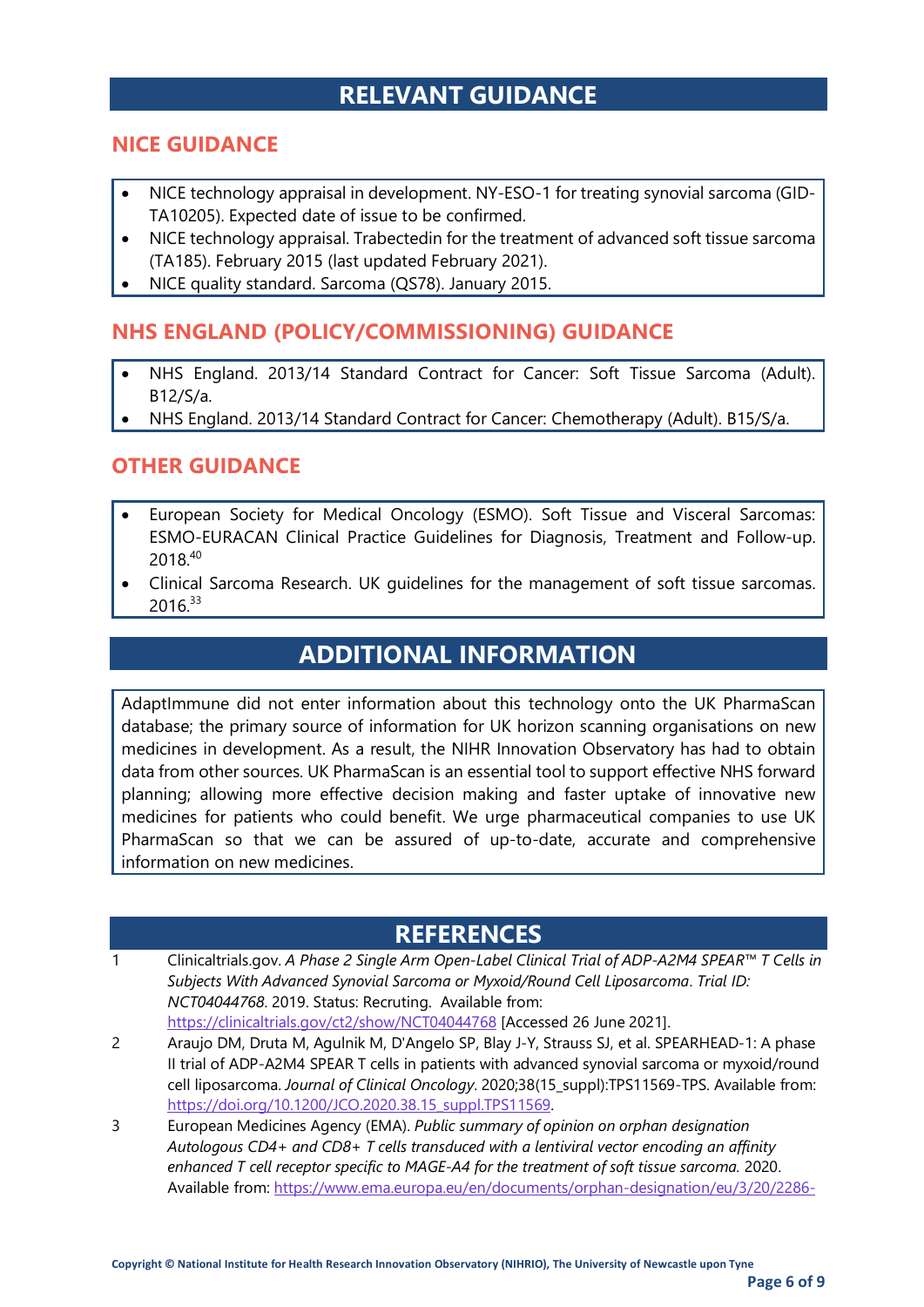[public-summary-opinion-orphan-designation-autologous-cd4-cd8-t-cells-transduced](https://www.ema.europa.eu/en/documents/orphan-designation/eu/3/20/2286-public-summary-opinion-orphan-designation-autologous-cd4-cd8-t-cells-transduced-lentiviral_en.pdf)[lentiviral\\_en.pdf](https://www.ema.europa.eu/en/documents/orphan-designation/eu/3/20/2286-public-summary-opinion-orphan-designation-autologous-cd4-cd8-t-cells-transduced-lentiviral_en.pdf) [Accessed 07 July 2021].

- 4 Cancer Network. *Synovial Sarcoma Sees Impressive Responses With T-Cell Therapy Afamitresgene Autoleucel.* 2021. Available from: [https://www.cancernetwork.com/view/synovial-sarcoma-sees](https://www.cancernetwork.com/view/synovial-sarcoma-sees-impressive-responses-with-t-cell-therapy-afamitresgene-autoleucel)[impressive-responses-with-t-cell-therapy-afamitresgene-autoleucel](https://www.cancernetwork.com/view/synovial-sarcoma-sees-impressive-responses-with-t-cell-therapy-afamitresgene-autoleucel) [Accessed 28 June 2021].
- 5 Adaptimmune. *Technology Overview.* 2021. Available from: <https://www.adaptimmune.com/technology> [Accessed 28 June 2021].
- 6 National Institute for Health and Care Excellence (NICE). *NICE Pathways: Sarcoma Overview.* 2021. Available from:<https://pathways.nice.org.uk/pathways/sarcoma> [Accessed 07 July 2021].
- 7 Horizon Discovery. *The future of cell-based immunotherapy: autologous vs allogeneic treatment.* 2020. Available from: [https://horizondiscovery.com/en/blog/the-future-of-cell-based](https://horizondiscovery.com/en/blog/the-future-of-cell-based-immunotherapy)[immunotherapy](https://horizondiscovery.com/en/blog/the-future-of-cell-based-immunotherapy) [Accessed 07 July 2021].
- 8 RWJ Barnabas Health. *Advantages of CAR T-cell Therapy.* 2021. Available from: <https://www.cinj.org/patient-care/advantages-car-t-cell-therapy> [Accessed 07 July 2021].
- 9 Pollack SM, Somaiah N, Araujo DM, Druta M, Van Tine BA, Burgess MA, et al. Clinical outcomes of patients with advanced synovial sarcoma or myxoid/round cell liposarcoma treated at major cancer centers in the United States. *Cancer Medicine*. 2020;9(13):4593-602. Available from: [https://doi.org/10.1002/cam4.3039.](https://doi.org/10.1002/cam4.3039)
- 10 Kelly CM, Antonescu CR, Bowler T, Munhoz R, Chi P, Dickson MA, et al. Objective Response Rate Among Patients With Locally Advanced or Metastatic Sarcoma Treated With Talimogene Laherparepvec in Combination With Pembrolizumab. *JAMA Oncology*. 2020;6(3):402. Available from: [https://doi.org/10.1001/jamaoncol.2019.6152.](https://doi.org/10.1001/jamaoncol.2019.6152)
- 11 Adaptimmune. *Two Complete Responses and Response Rate of 41% for People with Synovial Sarcoma Reported at ASCO in Adaptimmune's Phase 2 SPEARHEAD-1 Trial.* 2021. Available from: [https://www.adaptimmune.com/investors-and-media/news-events/press](https://www.adaptimmune.com/investors-and-media/news-events/press-releases/detail/193/two-complete-responses-and-response-rate-of-41-for-people)[releases/detail/193/two-complete-responses-and-response-rate-of-41-for-people](https://www.adaptimmune.com/investors-and-media/news-events/press-releases/detail/193/two-complete-responses-and-response-rate-of-41-for-people) [Accessed 26 June 2021].
- 12 Clinicaltrials.gov. *Search for afamitresgene autoleucel clinical trials: Phase II and III.* 2021. Available from: [https://clinicaltrials.gov/ct2/results?cond=&term=&type=&rslt=&age\\_v=&gndr=&intr=afamitr](https://clinicaltrials.gov/ct2/results?cond=&term=&type=&rslt=&age_v=&gndr=&intr=afamitresgene+autoleucel&titles=&outc=&spons=&lead=&id=&cntry=&state=&city=&dist=&locn=&rsub=&strd_s=&strd_e=&prcd_s=&prcd_e=&sfpd_s=&sfpd_e=&rfpd_s=&rfpd_e=&lupd_s=&lupd_e=&sort) [esgene+autoleucel&titles=&outc=&spons=&lead=&id=&cntry=&state=&city=&dist=&locn=](https://clinicaltrials.gov/ct2/results?cond=&term=&type=&rslt=&age_v=&gndr=&intr=afamitresgene+autoleucel&titles=&outc=&spons=&lead=&id=&cntry=&state=&city=&dist=&locn=&rsub=&strd_s=&strd_e=&prcd_s=&prcd_e=&sfpd_s=&sfpd_e=&rfpd_s=&rfpd_e=&lupd_s=&lupd_e=&sort)  $&xsub=&strd s=&strd e=&prcd s=&prcd e=&sfbd s=&sfbd e=&rfpdd s=&rfbd e=&lupd e=&l$ [&lupd\\_e=&sort=](https://clinicaltrials.gov/ct2/results?cond=&term=&type=&rslt=&age_v=&gndr=&intr=afamitresgene+autoleucel&titles=&outc=&spons=&lead=&id=&cntry=&state=&city=&dist=&locn=&rsub=&strd_s=&strd_e=&prcd_s=&prcd_e=&sfpd_s=&sfpd_e=&rfpd_s=&rfpd_e=&lupd_s=&lupd_e=&sort) [Accessed 26 June 2021].
- 13 European Medicines Agency (EMA). *List of medicines currently in PRIME scheme*. Available from: [https://www.ema.europa.eu/documents/report/list-products-granted-eligibility-prime\\_en-0.xlsx](https://www.ema.europa.eu/documents/report/list-products-granted-eligibility-prime_en-0.xlsx) [Downloaded 09 June 2021].
- 14 European Medicines Agency (EMA). *List of products granted eligibility to PRIME*. Available from: [https://www.ema.europa.eu/en/human-regulatory/research-development/prime-priority](https://www.ema.europa.eu/en/human-regulatory/research-development/prime-priority-medicines)[medicines](https://www.ema.europa.eu/en/human-regulatory/research-development/prime-priority-medicines) [Downloaded 01 July 2021].
- 15 Sarcoma UK. *Synovial Sarcoma.* 2021. Available from: [https://sarcoma.org.uk/sarcoma](https://sarcoma.org.uk/sarcoma-types/synovial-sarcoma)[types/synovial-sarcoma](https://sarcoma.org.uk/sarcoma-types/synovial-sarcoma) [Accessed 26 June 2021].
- 16 National Cancer Registration and Analysis Service (NCRAS). *Synovial Sarcoma.* 2015. Available from:<https://rarediseases.info.nih.gov/diseases/7721/synovial-sarcoma> [Accessed 01 July 2021].
- 17 Oxford University Hospitals (NHS Trust). *Synovial sarcoma: Information for patients.* 2014. Available from[: https://www.ouh.nhs.uk/patient-guide/leaflets/files/10677Psynovial.pdf](https://www.ouh.nhs.uk/patient-guide/leaflets/files/10677Psynovial.pdf) [Accessed 01 July 2021].
- 18 National Center for Advancing Translational Sciences. *Synovial Sarcoma.* 2015. Available from: <https://rarediseases.info.nih.gov/diseases/7721/synovial-sarcoma> [Accessed 28/06/2021].
- 19 National Cancer Institute. *Myxoid/Round Cell Liposarcoma.* 2021. Available from: [https://www.cancer.gov/pediatric-adult-rare-tumor/rare-tumors/rare-soft-tissue](https://www.cancer.gov/pediatric-adult-rare-tumor/rare-tumors/rare-soft-tissue-tumors/myxoid-round-cell-liposarcoma)[tumors/myxoid-round-cell-liposarcoma](https://www.cancer.gov/pediatric-adult-rare-tumor/rare-tumors/rare-soft-tissue-tumors/myxoid-round-cell-liposarcoma) [Accessed 07 July 2021].
- 20 National Center for Advancing Translational Sciences. *Myxoid liposarcoma.* 2016. Available from: <https://rarediseases.info.nih.gov/diseases/7157/myxoid-liposarcoma> [Accessed 07 July 2021].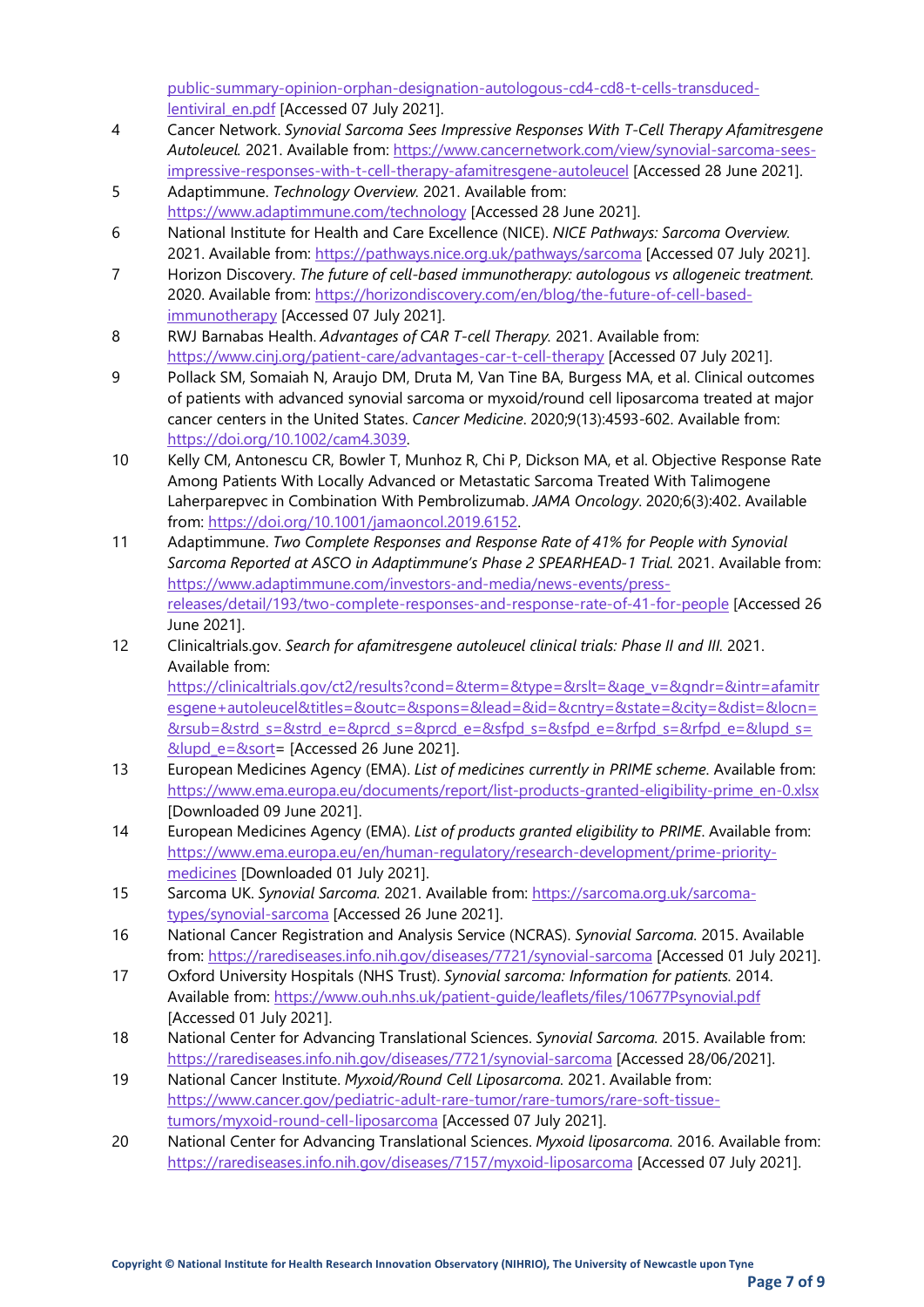- 21 National Organisation for Rare Disorders (NORD). *Liposarcoma.* 2018. Available from: <https://rarediseases.org/rare-diseases/liposarcoma/> [Accessed 07 July 2021].
- 22 Orphanet. *Myxoid/round cell liposarcoma.* 2013. Available from: [https://www.orpha.net/consor/cgi-bin/OC\\_Exp.php?Expert=99967](https://www.orpha.net/consor/cgi-bin/OC_Exp.php?Expert=99967) [Accessed 14 July 2021].
- 23 NHS Inform. *Soft tissue sarcomas.* 2021. Available from: [https://www.nhsinform.scot/illnesses](https://www.nhsinform.scot/illnesses-and-conditions/cancer/cancer-types-in-adults/soft-tissue-sarcomas)[and-conditions/cancer/cancer-types-in-adults/soft-tissue-sarcomas](https://www.nhsinform.scot/illnesses-and-conditions/cancer/cancer-types-in-adults/soft-tissue-sarcomas) [Accessed 07 July 2021].
- 24 Cancer Research UK. *Soft tissue sarcoma incidence by sex and UK region.* 2013. Available from: [https://www.cancerresearchuk.org/health-professional/cancer-statistics/statistics-by-cancer](https://www.cancerresearchuk.org/health-professional/cancer-statistics/statistics-by-cancer-type/soft-tissue-sarcoma/incidence#heading-Zero)[type/soft-tissue-sarcoma/incidence#heading-Zero](https://www.cancerresearchuk.org/health-professional/cancer-statistics/statistics-by-cancer-type/soft-tissue-sarcoma/incidence#heading-Zero) [Accessed 07 July 2021].
- 25 NHS Digital. *Hospital Admitted Patient Care Activity 2019-20*. Available from: [https://digital.nhs.uk/data-and-information/publications/statistical/hospital-admitted-patient](https://digital.nhs.uk/data-and-information/publications/statistical/hospital-admitted-patient-care-activity/2019-20)[care-activity/2019-20](https://digital.nhs.uk/data-and-information/publications/statistical/hospital-admitted-patient-care-activity/2019-20) [Downloaded 17 September 2020].
- 26 Riedel R, Jones R, Italiano A, Bohac C, Thompson J, Mueller K, et al. Systemic Anti-Cancer Therapy in Synovial Sarcoma: A Systematic Review. *Cancers*. 2018;10(11):417. Available from: [https://doi.org/10.3390/cancers10110417.](https://doi.org/10.3390/cancers10110417)
- 27 Savina M, Le Cesne A, Blay JY, Ray-Coquard I, Mir O, Toulmonde M, et al. Patterns of care and outcomes of patients with METAstatic soft tissue SARComa in a real-life setting: the METASARC observational study. *BMC Med*. 2017 Apr 10;15(1):78. Available from: [https://doi.org/10.1186/s12916-017-0831-7.](https://doi.org/10.1186/s12916-017-0831-7)
- 28 Cancer Research UK. *Soft tissue sarcoma incidence.* 2021. Available from: [https://www.cancerresearchuk.org/health-professional/cancer-statistics/statistics-by-cancer](https://www.cancerresearchuk.org/health-professional/cancer-statistics/statistics-by-cancer-type/soft-tissue-sarcoma#heading-Zero)[type/soft-tissue-sarcoma#heading-Zero](https://www.cancerresearchuk.org/health-professional/cancer-statistics/statistics-by-cancer-type/soft-tissue-sarcoma#heading-Zero) [Accessed 07 July 2021].
- 29 Adaptimmune. *Synovial Sarcoma.* 2021. Available from: <https://www.adaptimmune.com/patients-families/cancer-information/synovial-sarcoma> [Accessed 07 July 2021].
- 30 National Cancer Intelligence Network. *Soft Tissue Sarcoma Incidence and Survival Tumours Diagnosed in England Between 1985 and 2009.* 2012. Available from: [http://www.ncin.org.uk/cancer\\_type\\_and\\_topic\\_specific\\_work/cancer\\_type\\_specific\\_work/sarcom](http://www.ncin.org.uk/cancer_type_and_topic_specific_work/cancer_type_specific_work/sarcomas/) [as/](http://www.ncin.org.uk/cancer_type_and_topic_specific_work/cancer_type_specific_work/sarcomas/) [Accessed 07 July 2021].
- 31 NHS England. *Sarcoma (all ages)* (*170122S)*. Last Update Date: July 2019. Available from: [https://www.england.nhs.uk/commissioning/wp-content/uploads/sites/12/2019/07/Sarcoma-](https://www.england.nhs.uk/commissioning/wp-content/uploads/sites/12/2019/07/Sarcoma-Service-Specification.pdf)[Service-Specification.pdf](https://www.england.nhs.uk/commissioning/wp-content/uploads/sites/12/2019/07/Sarcoma-Service-Specification.pdf) [Accessed 24 July 2021].
- 32 National Cancer Institute. *Synovial Sarcoma.* 2019. Available from: [https://www.cancer.gov/pediatric-adult-rare-tumor/rare-tumors/rare-soft-tissue](https://www.cancer.gov/pediatric-adult-rare-tumor/rare-tumors/rare-soft-tissue-tumors/synovial-sarcoma#:%7E:text=How%20common%20is%20synovial%20sarcoma,per%20year%20in%20the%20US)[tumors/synovial](https://www.cancer.gov/pediatric-adult-rare-tumor/rare-tumors/rare-soft-tissue-tumors/synovial-sarcoma#:%7E:text=How%20common%20is%20synovial%20sarcoma,per%20year%20in%20the%20US)[sarcoma#:~:text=How%20common%20is%20synovial%20sarcoma,per%20year%20in%20the%2](https://www.cancer.gov/pediatric-adult-rare-tumor/rare-tumors/rare-soft-tissue-tumors/synovial-sarcoma#:%7E:text=How%20common%20is%20synovial%20sarcoma,per%20year%20in%20the%20US) [0US.](https://www.cancer.gov/pediatric-adult-rare-tumor/rare-tumors/rare-soft-tissue-tumors/synovial-sarcoma#:%7E:text=How%20common%20is%20synovial%20sarcoma,per%20year%20in%20the%20US) [Accessed 07 July 2021].
- 33 Dangoor A, Seddon B, Gerrand C, Grimer R, Whelan J, Judson I. UK guidelines for the management of soft tissue sarcomas. *Clin Sarcoma Res*. 2016;6:20. Available from: [https://doi.org/10.1186/s13569-016-0060-4.](https://doi.org/10.1186/s13569-016-0060-4)
- 34 National Institute for Health and Care Excellence (NICE). *Trabectedin for the treatment of advanced soft tissue sarcoma* (*TA185)*. Last Update Date: 08 February 2021. Available from: [https://www.nice.org.uk/guidance/ta185/resources/trabectedin-for-the-treatment-of-advanced](https://www.nice.org.uk/guidance/ta185/resources/trabectedin-for-the-treatment-of-advanced-soft-tissue-sarcoma-pdf-82598497821637)[soft-tissue-sarcoma-pdf-82598497821637](https://www.nice.org.uk/guidance/ta185/resources/trabectedin-for-the-treatment-of-advanced-soft-tissue-sarcoma-pdf-82598497821637) [Accessed 07 July 2021].
- 35 Electronic Medicines Compendium (EMC). *Votrient 400 mg film coated tablets.* 2021. Available from:<https://www.medicines.org.uk/emc/product/572/smpc#gref> [Accessed 26 July 2021].
- 36 National Institute for Health and Care Excellence (NICE). *PAZOPANIB.* 2021. Available from: <https://bnf.nice.org.uk/drug/pazopanib.html> [Accessed 26 July 2021].
- 37 Amdahl J, Manson SC, Isbell R, Chit A, Diaz J, Lewis L, et al. Cost-Effectiveness of Pazopanib in Advanced Soft Tissue Sarcoma in the United Kingdom. *Sarcoma*. 2014;2014:1-14. Available from: [https://doi.org/10.1155/2014/481071.](https://doi.org/10.1155/2014/481071)
- 38 Electronic Medicines Compendium (EMC). *Halaven 0.44 mg/ml solution for injection.* 2021. Available from[: https://www.medicines.org.uk/emc/product/4517/smpc](https://www.medicines.org.uk/emc/product/4517/smpc) [Accessed 26 July 2021].